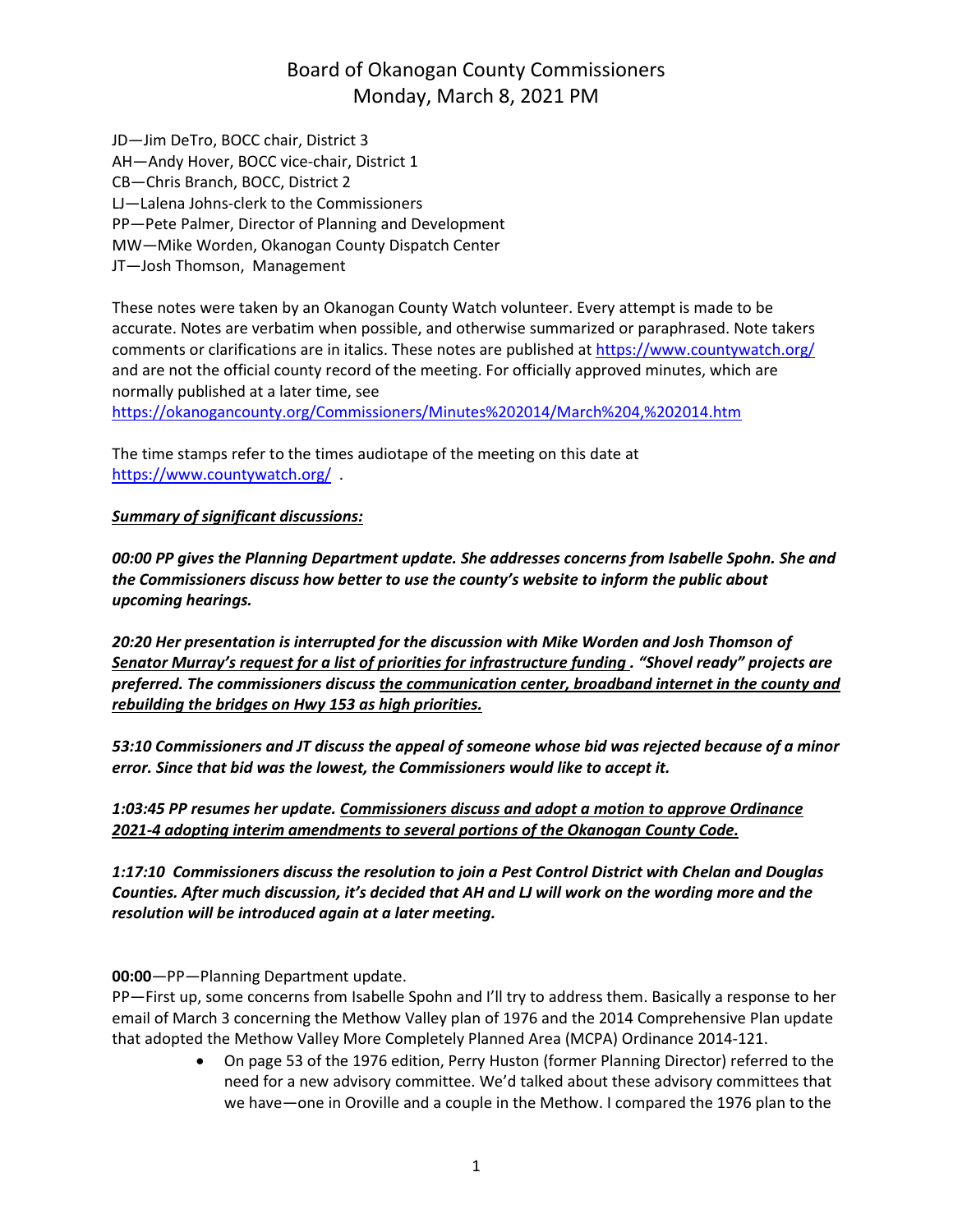2014 plan. I found that it was retyped and reformatted and that changed the page numbers. Perry added the part about advisory committees.

- There was a blank spot under a study area map, and talked about School District 350. The GIS team printed out a copy of the Methow Valley School District 350. It's an irregular shape of 200 square miles. I think if we ever do another draft I'll suggest that the map be updated and not just carried over from 1976.
- Current edition has a discussion about the Alpine ski resort, but because it was never developed, it's not included in the new update.
- Page omitted listed BOCC, Planning Committee, Planning Department and Board of Adjustments from 1975. It belonged in the 1976 plan but not the 2014 plan. Another page omitted talked about the speakers at the meetings in 1975, and again, not needed in the 2014 version. But it was important to document that, so people could see how the 1976 plan came into play.

So I wanted you to know that as Isabelle makes these inquiries, I research them.

AH—I'd ask that we don't talk about that anymore until we need to discuss this and move forward with the plan.

CB—I'm going to bring something up anyway. I agree, but there's another letter that went out to all the Planning Commissioners. And that one I was a little more concerned about. It's about a statement in plan relying on input taken throughout the region—the citizen involvement part of it. That work was done quite a while ago and the plan says the EIS was a result of that information. But that can come at the hearing. The other part is all that kind of stuff can be fixed by the Planning Commission before it's shipped out.

PP—I had Craig Nelson's contract extension on the agenda, but I haven't received the signed copy yet, so I'll talk about it next week.

PP—I have the updated draft ordinance to readopt interim control.

AH—Did you email it to the clerk?

LJ—Is this what you emailed me already? Is this something the board would consider adopting today? CB—Interim Control Ordinance? Be preferable if we adopted it today.

LJ—I don't have the Word version, so I'll need it.

PP—I'll send it as soon as I get back.

LJ—And we'll need a public hearing.

AH—Here's what I want to bring up and really stress: We've got a lot of emails lately about notifying the public of public hearings. We've got a legal obligation to do it at a certain time, and we always follow those requirements as necessary. However, we should go a step beyond that. Any hearing that comes before the commissioners would be on a list of upcoming public hearings. Commissioner Branch? CB—It would be pure suicide for me to object to that. I think we should give better notice.

AH—No change in our noticing requirements, but also have a list. Not just with Planning Department, but any group where we have to sit at a hearing.

PP—I think we've got that straight. Morgan has a tickler on her calendar to notify Lanie if we need the hearing room, WRIA meetings, etc. Hoping now with Morgan full-time the scheduling problems won't happen.

AH—I think the issue is that it's good for anybody who comes to our website, at least after it gets nice and done, sees our agenda where she has our list.

CB—We've talked about this in the past, and that has to do with the website having a section for public hearing notices. People would get used to it.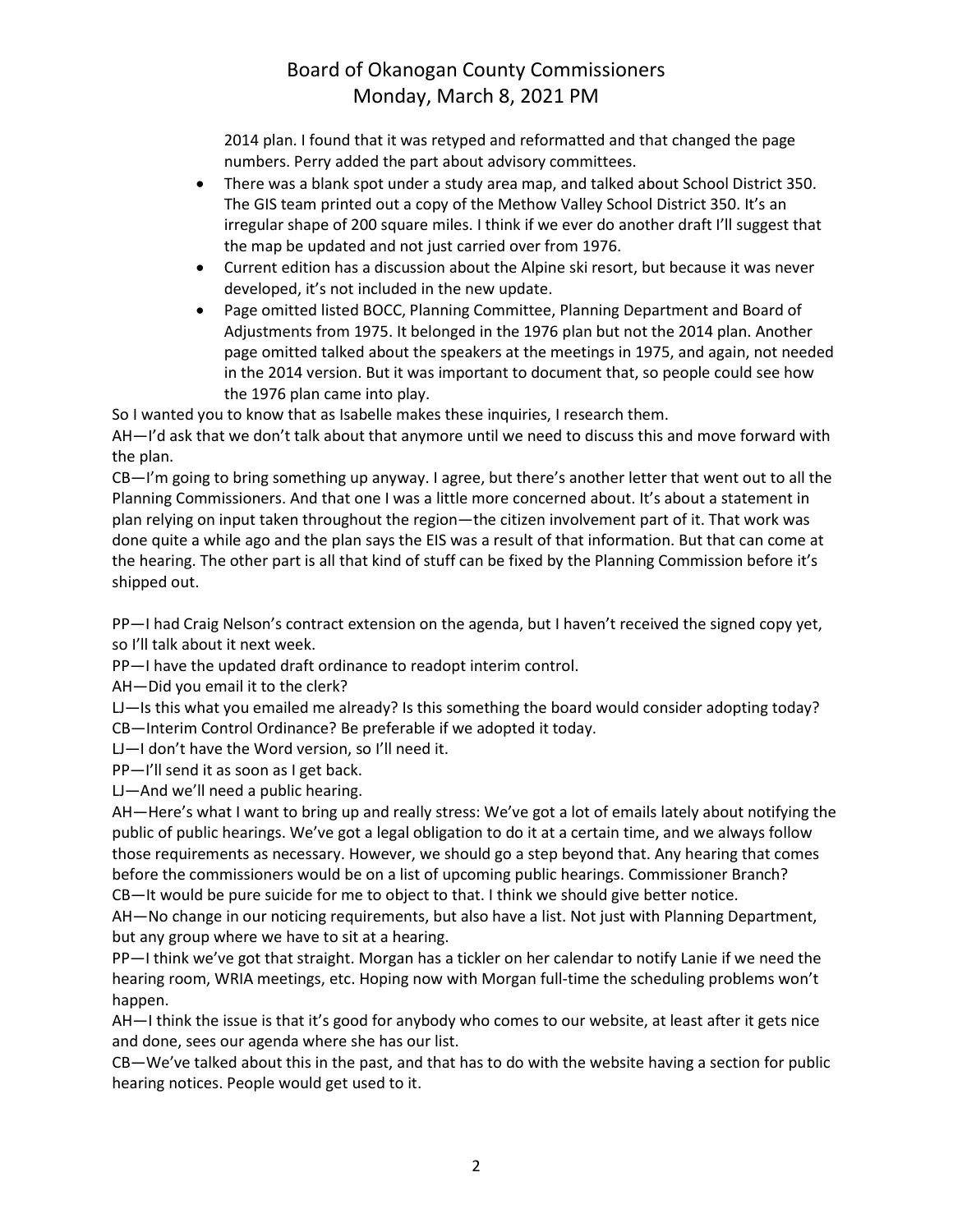AH—We can bring this up when we get closer to the final website—that we need a place for these notices.

CB—We have a lot on the front page right now. And there are other things that maybe should be there. AH—Don't want to get it too full.

LJ—We're having training on the new website next Wednesday and Thursday. For the departments that will be managing their department sites.

AH—So for our home page, there's the burn ban, etc, but the public hearing section is important.

LJ—I don't know exactly what it will look like until we have our training.

AH—There's stuff on there that I think could be moved elsewhere. Like "Report Non-Emergency Wolf Activity". That's been there for a long time.

CB—I think everyone is anticipating having a new website.

PP—They told us not to change stuff for a while.

AH—So that's why I'm saying—right now on the agenda and later, on the front page.

CB—A news release will put it in the body of the newspaper.

LJ—Right now it's on the bottom of the agenda. Just the ones for the county commissioners.

PP—So I'll go email LJ the Word version of the ordinance. Should I come back afterwards?

CB—How about 3:30?

AH—We'll have time before that. 2:30 instead.

PP—OK. I'll be back.

**20:20**—JD—The Pest Board was trying to make a determination for adaptive management request for WRIA and they asked me to stay over.

AH—Hello (to MW)

MW—Patty Murray sent a survey about infrastructure priority funding.

AH—Josh (Thomson, County Engineer) should have been here, too, to discuss county infrastructure. Asks LJ to call Josh to see if he's available.

MW—Mike Worden, Okanogan County Dispatch Center. Mayor of Pateros forwarded this to me from Sen. Patty Murray's office. An infrastructure priority solicitation I'm sure was sent to cities, counties, non-profits, etc. My interest is to make sure the Board of Commissioners is aware of this. And I've got stuff that could be on the list.

CB—I've seen it, and I thank you for bringing it up.

MW—Things we'd like to address, if this is the time. There's the communications effort that should be on the list.

AH—There's a tax to fund the communications projects. And I understand your wanting to get things done more quickly. However, I'd like to hear the other things, too. Because this could be funded via a tax, so it's low on the list of things we need to find finding for.

MW—At some point we'll need a new dispatch facility with more space. IT has limitations in its current space. The jail we're talked about. Those are three things on our radar.

AH—We've been taking about the Forest Service facility and the juvenile facility moving there. I've never been inside the juvenile detention facility and have no idea what it looks like. Would it work for an Emergency Operations Center (EOC) and IT?

MW—I think likely it's a sound structure and it just depends on the quality of retrofit you need. So yes, but is the space enough for your needs in 10 or 20 years? It's smaller than this room and we fill it up when there's an emergency.

AH—Smaller than this room?

MW—I think so, but we'd have to look it. And see if we could open it up. If you're expecting the public to show up, you have to consider the parking situation. But something to think about.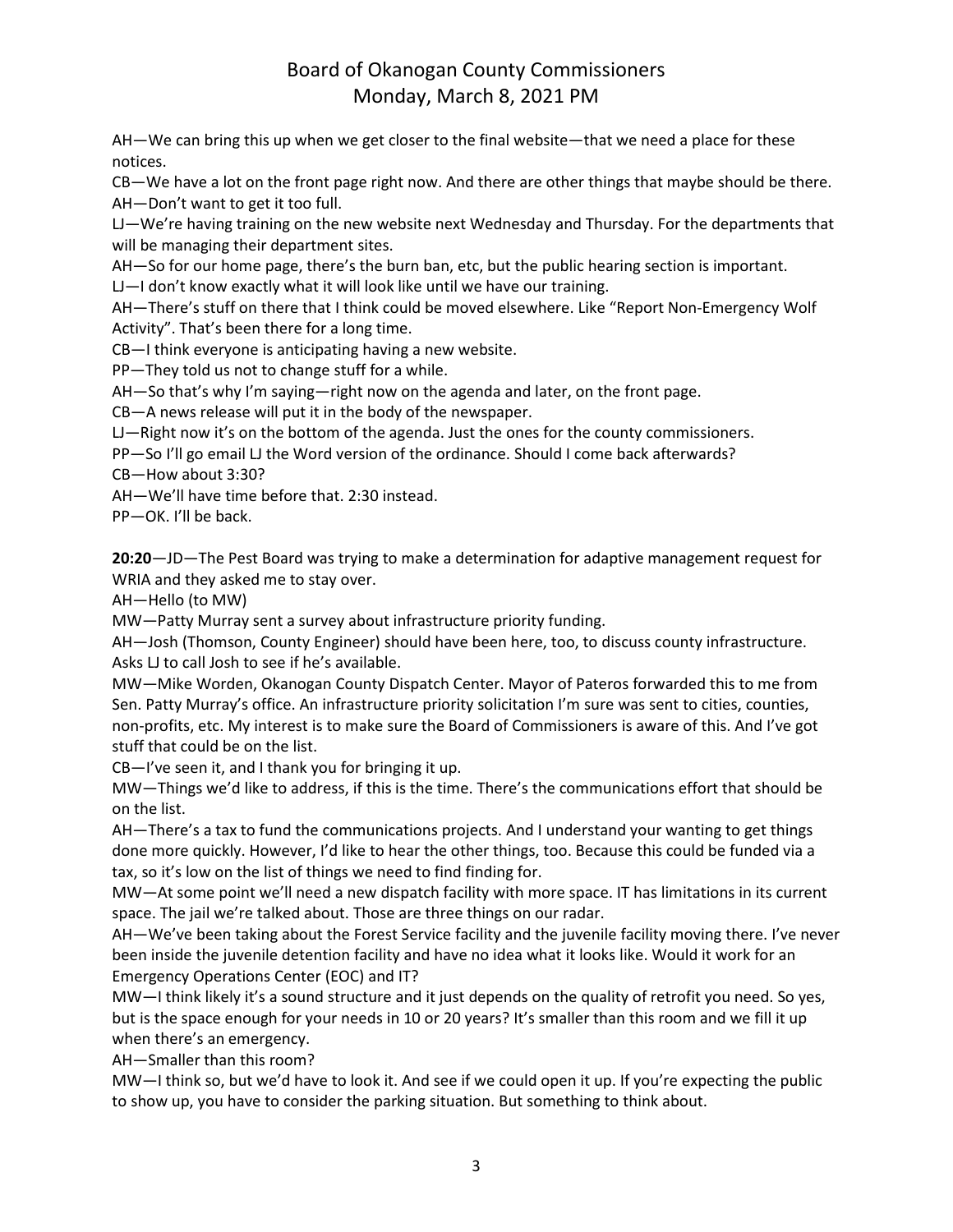AH—Some things that have cropped up on my radar for infrastructure, specific to my district—all the bridges along Hwy 153. \$150,000,000 worth of infrastructure.

AH—Here's Josh, so I'll start over. We're talking about the infrastructure solicitation from Sen. Patty Murray. Talking about the communication aspect of it—the EOC & dispatch and the jail. Public Works we've talked about is the bridges on 153. Not county infrastructure (*because153 is a State Highway*) but very important to the county. And then there's the condition of Hwy 20—the road's coming apart. Another thing brought up, and it would be the board's decision as to whether I sign my name to it, is the Upper Columbia Salmon Recovery Board. The tribal fisheries want to get federal money to remove the sea lions. I brought it up in passing but I'm not going to sign anything before we talk about infrastructure here.

CB—This has to be in by March 15, next Monday. So prioritization process would be better to see the merit of each project. Some haven't been vetted and I don't think I'd put them on as a priority, especially ones that would take a lot of coordination. Shovel ready is important. But we know that the communications system has been a priority for a long time. And we know we can finance it through taxation, but that's a big bill. I'd put it as a higher priority that some other projects. But most other people don't. It's the completion of a federal project that's already been funded partially. Not as exciting but it's a project in Oroville. We had Sen. Murray's support for the first part. And there are other projects in our Capital Facilities Plan. Maybe talk about it tomorrow.

AH—Another one is the internet within Okanogan County. Maybe close to shovel ready. It's in the \$80,000,000 range to get both sides of the county.

MW—I don't think we're limited as to how many we submit. I think this is just to get it on her radar. CB—Discussing how this priorities work for us. Read a list of projects from the Northwest Area Foundation ( nwaf.org ) had to do with job creation and included infrastructure. Just a format to evaluate your priorities.

AH—I'm willing to rank our list.

CB—None of our projects are exactly shovel ready, but that project (internet) is really close. We have a whole series of improvements that are identified. The fact that we passed a tax to support it speaks well. And there's a couple of others—the court house that we can't seem to fund. Just my opinion, but maybe just 6-8 projects. If you submit too many, it looks like you don't know what your priorities are. AH—I brought up the sea lion thing because they're going to push for support from the Salmon Recovery Board, and I don't want to be double dipping with county priorities and Salmon priorities, too. CB—and the Salmon Recovery Board should be submitting that. I don't see it as infrastructure. AH—I don't either.

CB—I think it should be seen as a salmon recovery issue and I don't see this form pertaining to that. I'd try to focus on the projects in the Capital Facilities Plan for infrastructure and anything we've done with the Economic Alliance.

AH—I don't want to lose sight of those bridges. Not county infrastructure.

CB—That might do better as something collective. I don't know if the DOT is asking for money.

AH—to JT—could you ask if DOT has a solicitation form from Sen. Murray about infrastructure funds, and get back to us with an email?

JT—OK.

MW—Do you want us to prepare a list?

AH—Can you make a list of projects for the Sheriff's Department and rank them?

CB—How many do you have?

MW—Two or three, depending on how you count. Dispatch stuff by itself or part of the jail extension.

CB—Are they well enough defined in scope to a make a submittal?

MW—I think we can submit for this. Depends on shovel ready.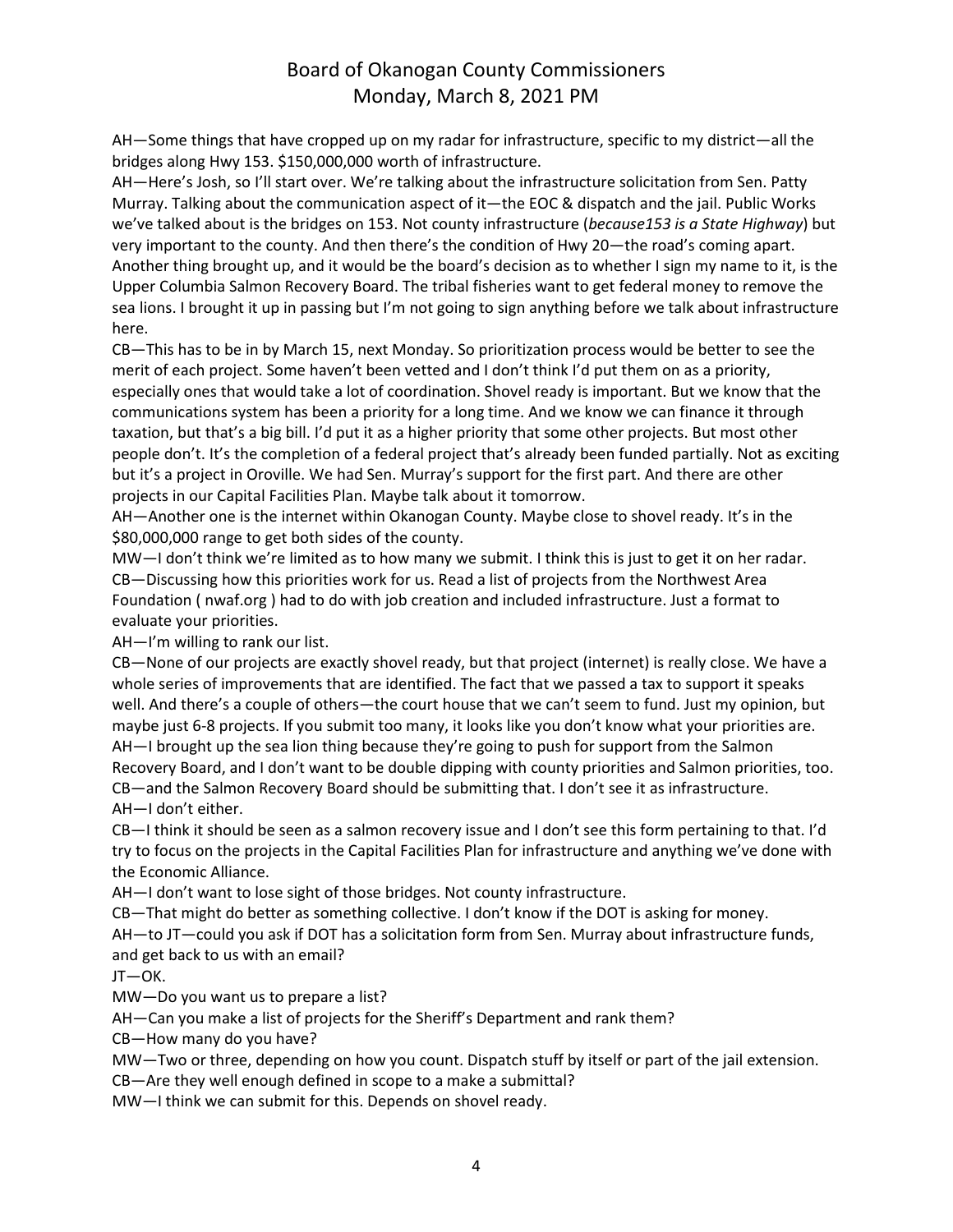CB—If we get funding for some things, it frees up more money to do feasibility studies, etc. AH—We've got concepts but no real feasibility studies. If you do them, they sit on the shelf, but you do them to understand how much money it'll cost.

CB—This one—you've developed it. It's a county project that we know and we've been talking about quite a long time. Seems like it would rise up to (?).

AH—If you plug it in with internet—Yes, bridges are important. I won't let them fall—but internet in this county is really, really important too. We submit those reports we were given (about broadband) because they have what we need to do.

MW—The Broadband Action Team, a county is a formal (?), the (something one?) and the Methow one, the county could submit as priorities and what departments those projects could be involved with. They're close to shovel ready.

CB—Hope the next phase of this survey is—Well, we like these projects. Your priorities are important to us as well. Tell us more about them—and if we can't do that in a definitive way, I'd be embarrassed. AH—I think Roni (Holder-Diefenbach, Executive Director, Economic Alliance) and the two broadband action teams together could make a very good presentation.

CB—I agree because they've got a pretty good plan already.

MW—They've scoped the costs and defined project areas including costs.

AH—We talked about breaking it down into chunks that were \$5,000,000 to \$6,000,000 chunks instead of the whole \$80,000,000 and prioritize the areas.

CB—This is very popular and the other communications project is popular because of our disasters. AH—Just tying it together just saying fund this and this. But saying here's a priority because of emergency services, but with funding internet helps communications during an emergency. See notifications better, for example.

CB—Josh, do you have particular projects?

JT—The way I read this, seems more like a list of state highway projects. I went through the list of county road projects.

CB—You're going to check with DOT. If they can't get the bridges funded in a reasonable time, then if they were to confirm that, I'd be excited to see those projects submitted.

AH—They can't. They took the Transportation Commission on a trip to see those bridges. They can't get funding because the ADTs (Average Daily Travel) are so low, they can't get any play over stuff going on in Seattle like electric ferries and other things. But if one of those bridges goes down, there is no way around them. If one breaks, it causes a lot of disturbance.

CB—Affects the economy.

AH—It would really halt transportation.

MW—We'll submit a list of projects that affect us.

AH—We'll prioritize, but who will submit the list?

CB—I suggest that if you have a project that we prioritize, that we submit the form.

AH—And will you get back to us, Josh, on the DOT?

CB—We had to go to DC that time, to talk to Sen. Murray about that project in Oroville at the intersection—to keep the railway working.

CB—So we have the Capital Facilities Plan…

AH—I was just working on it. Did you email that piece to me?

CB—Yes.

AH—We can go through that.

CB—The bridge projects are really important and …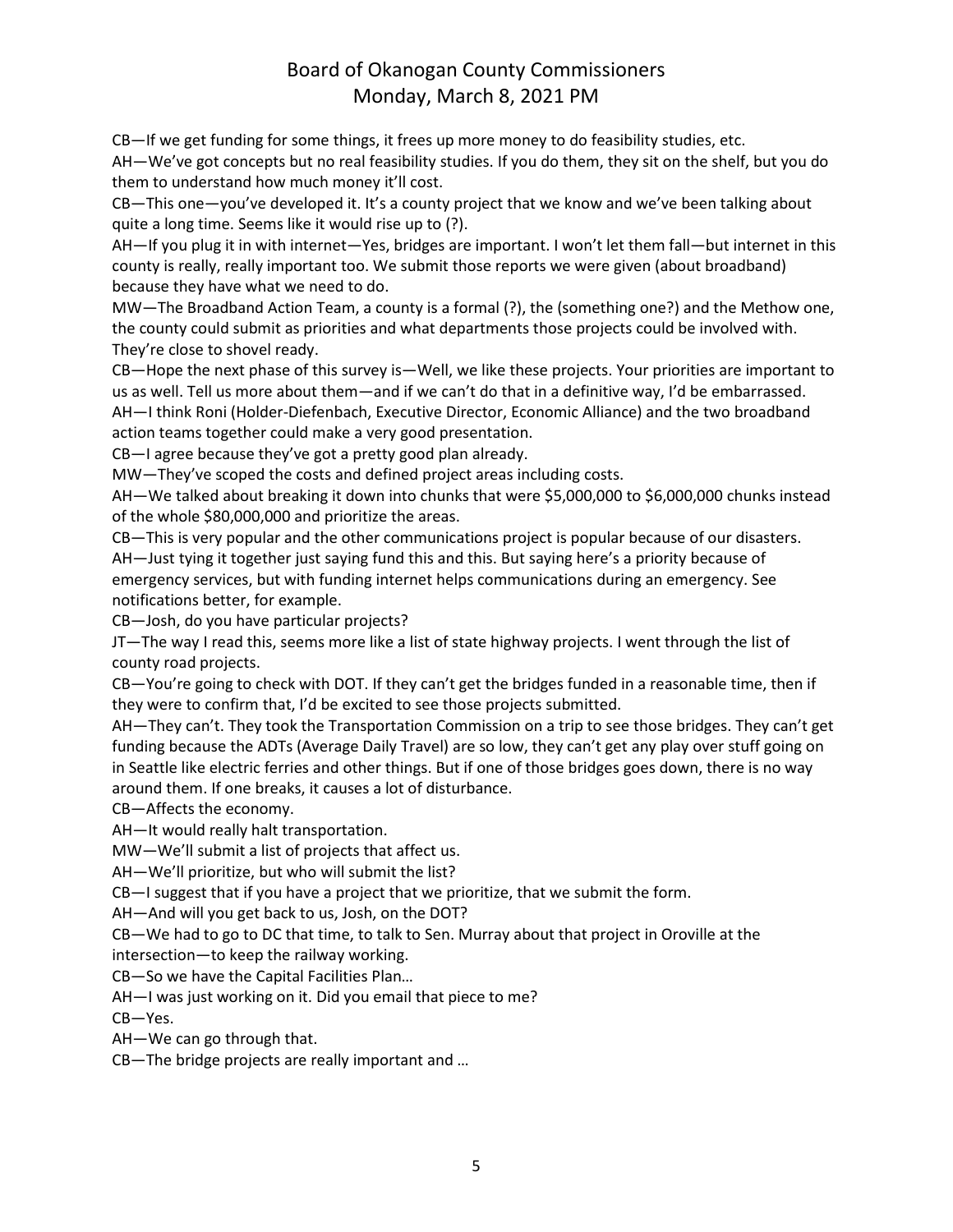**53:10**—JD—Josh, so you'd agree that I should have Shelly or Joel (*JD seems to be talking about bids recently submitted to the BOCC.)*

JT—I think at this point, it'd help with the schedule.

JD—Here's two more things that I've thought about. Okanogan County is an economically distressed county. That hasn't been brought up. We need to save every single dollar we can. If the work goes to Granite, those dollars leave the county. If the award exists as it is, they're buying their rock from David Freil (sp?) who's a resident of the county, the money is staying here. On that bid award, it's been kicked up to the… and it'll take five weeks. I want to get Shelly and Joel and Jacqueline to push these guys and tell them this means something in Okanogan County.

AH—Can we do it in a way that's not pushing for a particular person or company, but pushing them on the process. Say something like—Look. You guys made a decision on this and now someone is challenging that decision because of an administrative error. We need to get this stuff done.

JD—But I want to throw in those two facts.

AH—That's fine.

CB—I've got a question because I didn't get a full report.

AH—Josh sent me an email about it.

JT—Josh explains the administrative error. One bidder used an older DOT form and that was the problem. The difference between the two bidders wasn't very big. The apparent low bidder has asked for the process to be review. Takes a week for them to assign someone. And they then have 30 days to interview the contractor to make a determination.

JD—I think because of the disparity between the two forms, shouldn't be considered non-responsive.

CB—Any concern about our preference? Aside from being the low bidder, is there something else there? JT—Not in my opinion.

JD—But look at the economics for the county.

CB—From the perspective of the lower bid?

JD—The lower bid, plus the next higher bid, the dollars would go out of the county.

CB—I'm concerned about that being the reason because that's not a consideration in the bid process. AH—Commissioner Branch is right. The major consideration, or the consideration we should be discussing, is that it's the low bid. We need to save as much as we can on road projects, and it's the process we should be talking about. There was a low bidder who made an administrative error on a form that's not consistent.

CB—Pushing them is important too, because it delays our process.

AH—It'll save us money to get the low bidder so they should speed up the process.

JT—and local preference may not be legal at the state level.

**1:03:45**—PP is back.

PP—I think I sent what LJ needed. Interim required R-1 CUP (Conditional Use Permit) multi-family units not allowed in R-5 and R-20 zones.

CB—R-5s and R-20s are also in other parts of the county?

PP—Yes.

CB—That raised some concerns in Tunk Valley and sometimes you start to see the real impact of Campbell and Gwinn, which allies all over the county. There's a moratorium in the Tunk Valley and you'd be hard pressed to make a subdivision in the Tunk Valley.

AH—I agree.

CB—Concern about what the zoning allows.

AH—In the Methow, you say you can only build one house, but you're permitting multi-use, up to 25. Campbell and Gwinn argument, I don't disagree. If you put a bunch of wells in one place, you'll create a